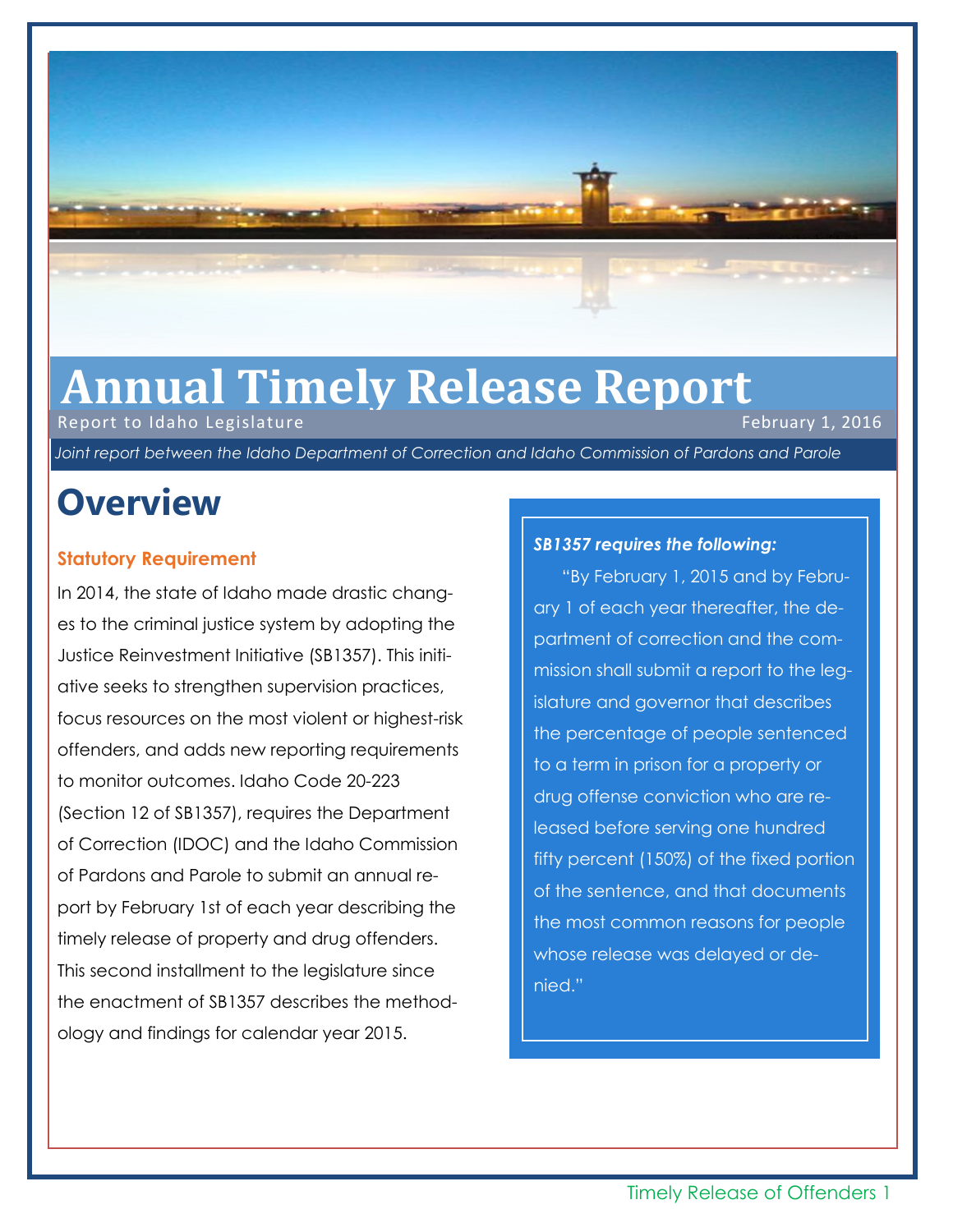# **Methodology**

### 150% Calculation



Several variables are used to determine whether an offender has served over 150% of their fixed term:

- 1) **Sentence Effective Date.** The date an offender's sentence goes into effect in the eyes of the court.
- 2) **Parole Eligibility Date.** The earliest date an offender can be released from incarceration to the community taking into consideration any consecutive or concurrent sentences or sentence enhancements.
- 3) **First Parole Release**. The date the offender was released to parole from an institution into the community for the first time while serving time on a sentence.
- 4) **Credit for Time Served.** Time spent either in county jail or previously incarcerated prior to a prison term (i.e. on a Rider).



### **Unified Sentencing Act**

To understand the 150% calculation requires an understanding of the current sentencing structure in Idaho. The legislature passed the Unified Sentencing Act in 1986. Idaho Code 19-2513 created a sentencing system with two parts; a fixed term followed by an optional indeterminate term. The fixed portion ensures the individual serves a set period of time in prison without eligibility for parole. Idaho's criminal statutes typically provide a penalty for each crime and the judge has full discretion to set the minimum, or "fixed" portion. The first parole eligible date takes into consideration the fixed term of possibly several sentences running concurrently or consecutively, minus any credit for time served.

### ROLES IN THE PROCESS

Three separate entities are responsible for the processes by which offenders enter prison, are housed and treated while in prison, and are released from prison.

- 1. Idaho Supreme Court
- 2. Idaho Department of Correction
- 3. Idaho Commission of Pardons and Parole

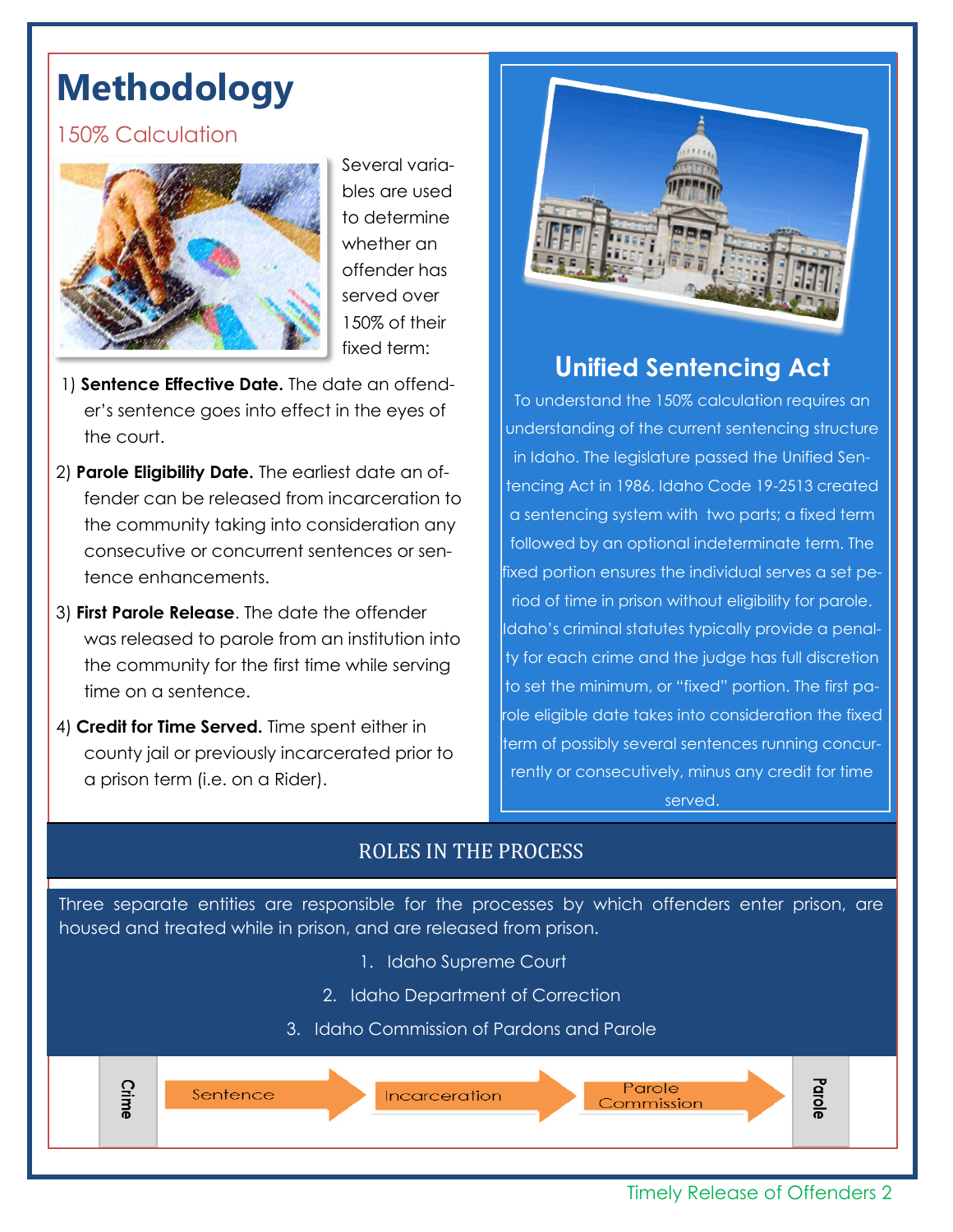

The offender's fixed sentence length was multiplied by 1.5 to determine the number of days necessary to reach 150% of the fixed term.

**Example:** the 150 date calculation for 2 years equals 3 years (1.5 \* 730 days = 1,095 days). Any time spent over three years on a two year sentence is considered past 150% of parole eligibility. If released prior to 1,095 days, the offender is considered released prior to 150% of their fixed term.

> Total Time Served at First Parole Release Fixed Sentence Length

### **Compiling Data**

IDOC retrieved records for all property and drug offenders (N=1,125) who were released to parole for the first time between January 1st through December 31st, 2015, and the portion who served time beyond 150% of the fixed portion of the sentence. Over the course of the year, the Parole Commission compiled all decisions made within parole hearings. The two files containing offenders released past parole eligibility and offender

parole hearings were merged together to help determine the most common reasons for delay or denial. In addition, IDOC documented reasons for parole release delays for offenders who were not past 150% at the time of the parole hearing, but were past 150% at the time of release. The factor that occurred first, or prior to any others, was counted as the most influential reason for delay.

## **Findings**

Percent Released Before and After 150% of Fixed Term

##########

- Released Before 150% Released After 150%
- **70.6%** (N=794) of property and drug offenders released to parole between January 1st, 2015 and December 31st, 2015 were released at or prior to 150% of the fixed portion of their term sentence.
- **29.4%** (N=331) of property and drug offenders were released after 150% of their fixed term.
- The average fixed term lengths for all property and drug crimes was 2.27 years (median 2 years).
- Offenders spent an average of 268.22 days (median 145 days) past their first parole eligible date in prison.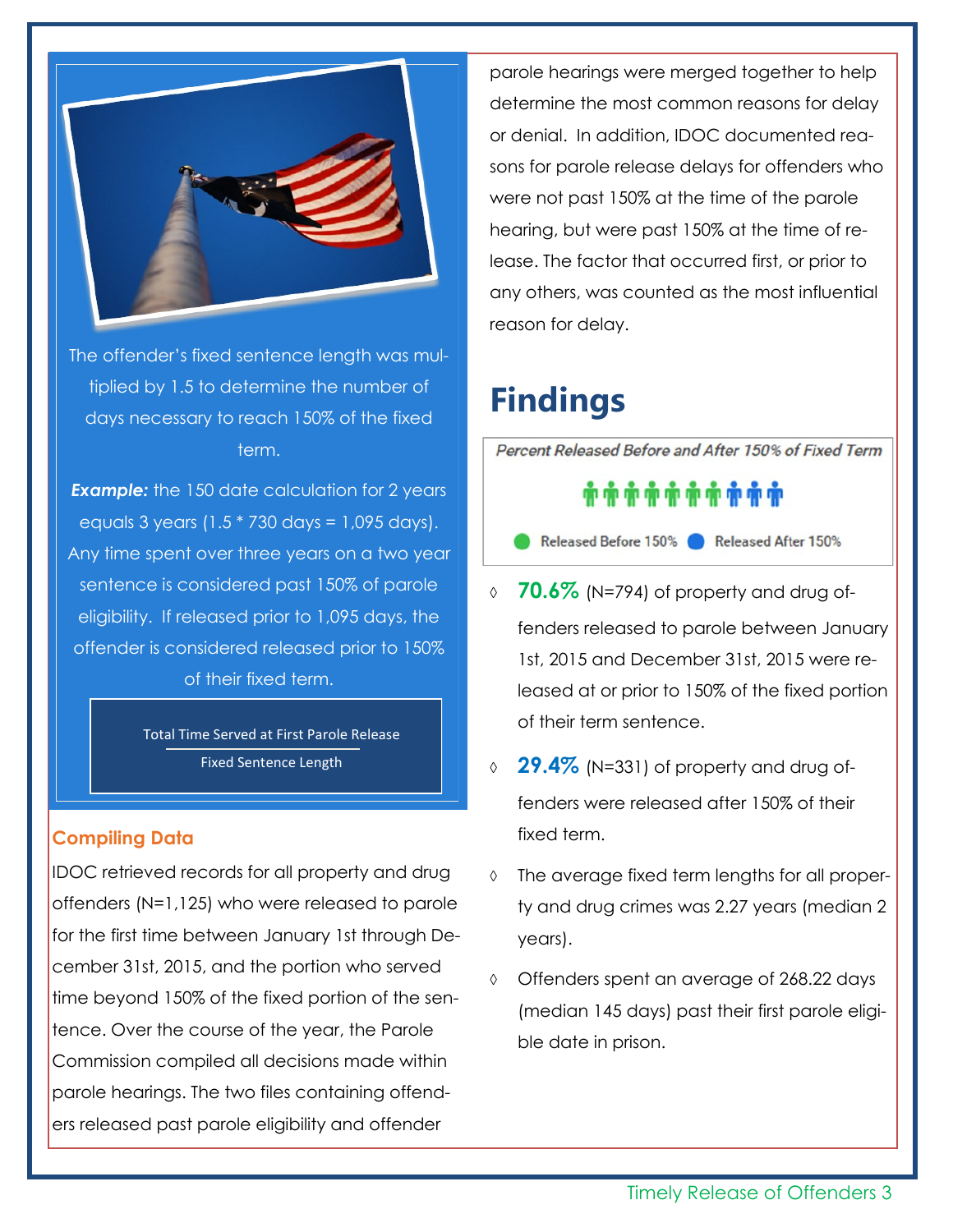### **Reasons for Parole Delay**

The most common reasons for parole delay for the 331 property and drug offenders who were released past 150% of their fixed term are provided in Table 1 and described below.

### **Credit for Time Served**

Similar to the 2014 report on the timely release of offenders, the most common reason (40.8%) for those held past 150% was because they were either parole eligible upon or within six months of arrival. Offenders delayed from starting a prison stay parole eligible at or within six months, stayed an average of 1.34 years (median 1.13 years) past their parole eligible date. When including credit for time served, the total time property and drug offenders spent in prison/jail was 2.5 years (median 2.24 years).

### **Pathway Programming**

The second largest cause for parole delay was from timing of treatment within a primary programming pathway (19.9%, N=66). Although practices are changing, for much of calendar year 2015 offenders were placed within a programming pathway that dictated the types of treatment an offender was expected to complete prior to parole. If the offender entered treatment too close to the date of parole eligibility, he or she was not able to complete programming by the parole hearing date, resulting in delays for release. Many delays, for example, were caused by placement into a therapeutic com-

| <b>Table 1. Reasons for Parole</b><br><b>Delay</b>                                                      | N   | %                |
|---------------------------------------------------------------------------------------------------------|-----|------------------|
| Credit for Time Served—parole<br>eligible on arrival or parole eligible<br>within six months of arrival | 135 | 40.8             |
| Primary Pathway Entry                                                                                   | 66  | 19.9             |
| <b>Previously Denied Parole</b>                                                                         | 55  | 16.6             |
| Institutional Behavior/DORs                                                                             | 29  | 8.8              |
| Program Failure                                                                                         | 18  | 5.4              |
| Program Refusal                                                                                         | 14  | $\overline{4.2}$ |
| Granted Tentative Parole Date<br>(TPD)                                                                  | 8   | 2.4              |
| Other                                                                                                   | 6   | 1.8              |
| Total                                                                                                   | 331 | 100.0            |

munity with a requirement of 9 months to complete programming. For a few other offenders, the decision was made to change the pathway an offender was assigned to, causing a delay. In addition, 2.4% (N=8) were delayed within programming due to low offender reading or math scores.

Offenders whose release was delayed due to pathway programming were held an average of 2.03 years (median 1.81 years) past parole. When including credit for time served, the offenders spent an average of 4.10 years (median 3.89 years) incarcerated in some capacity.

#### **Previous Denial of parole**

The third largest cause for parole delay was related to previous denial of parole due to risk of re-offense, prior criminal history, or institutional behavior(16.6%, N=55). There were also a few instances where the parole commission required